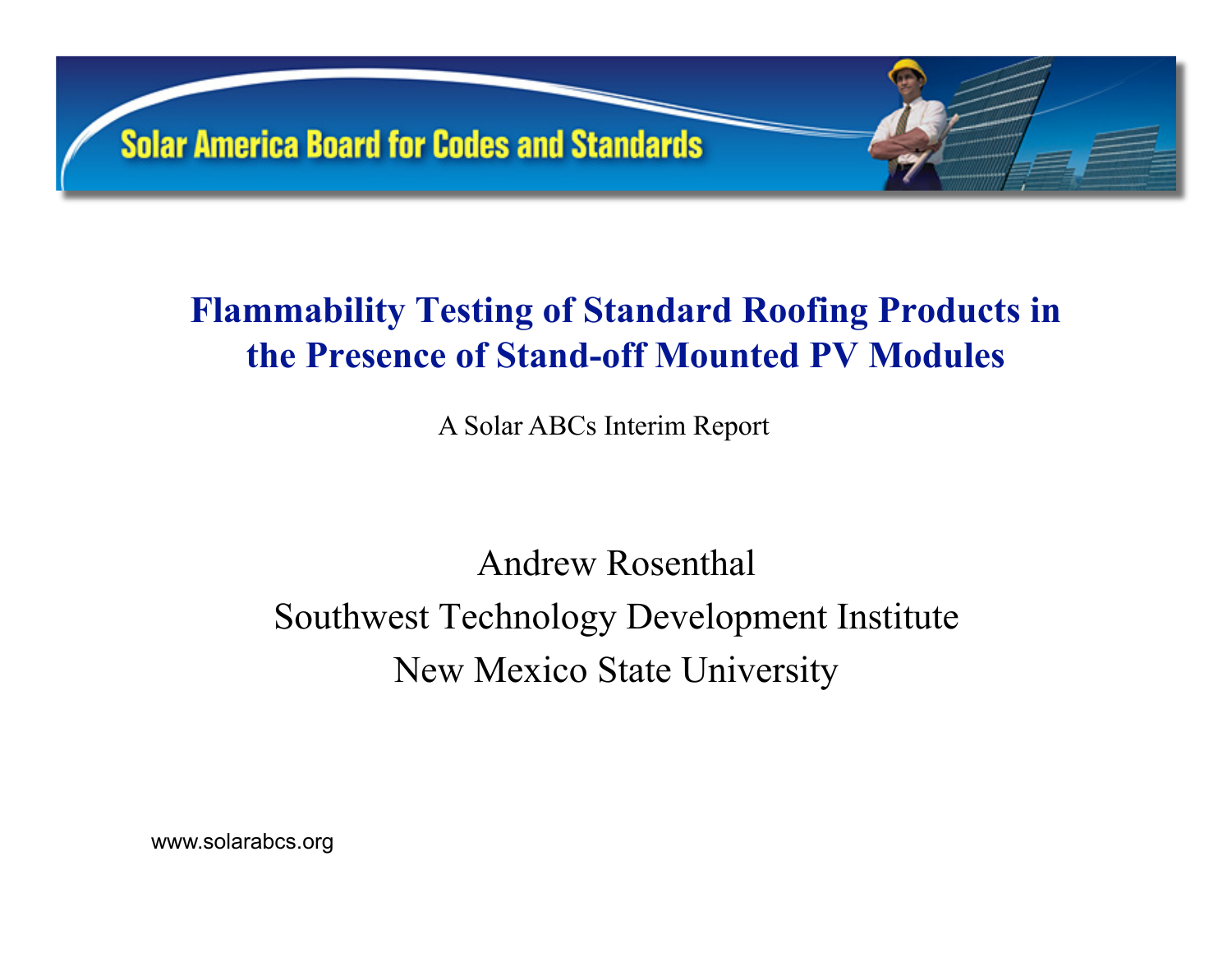## **Overview**

- In the Summer of 2009, the Solar America Board for Codes and Standards (Solar ABCs) in partnership with Underwriters Laboratories Inc. (UL) designed and conducted tests to characterize the effects of stand-off mounted (elevated, parallel to roof surface) PV modules on the fire rating of Class A rated roofing systems. All tests were conducted by UL in Northbrook, IL, with assistance from representatives of Solar ABCs. Funding for this research was provided by the U.S. Department of Energy.
- This testing was conducted in response to questions that arose during the development of the Cal Fire OSFM (Office of State Fire Marshall) *Solar Photovoltaic Installation Guidelines*. These questions were restated during discussions held in San Jose, CA on 20 March 2008 between members of the California Solar Energy Industries Association (CALSEIA) and Underwriters Laboratories (UL).

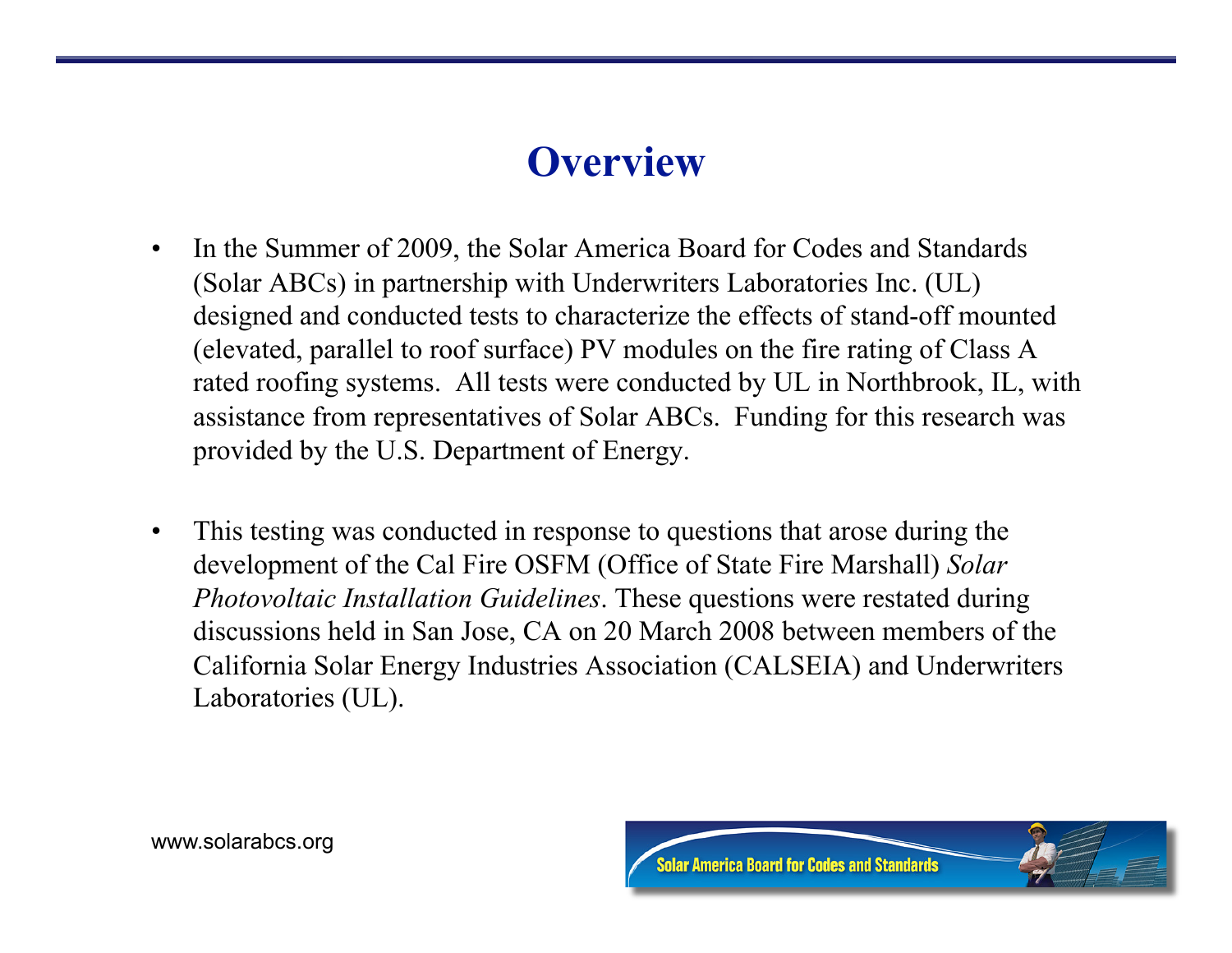#### **Test Description**

- To assess flammability, UL 790 **Spread of Flame** and **Burning Brand** tests were used
- These tests are currently used on all roofing products and also on all PV modules (during UL 1703 certification)
- The tests reported here were conducted to evaluate *the combined results* of modules and roof coverings *as a system* when exposed to fire or flames.
- Tests evaluated different combination of modules, standoff heights and application of fire either directly to the roof covering or to the top of PV modules

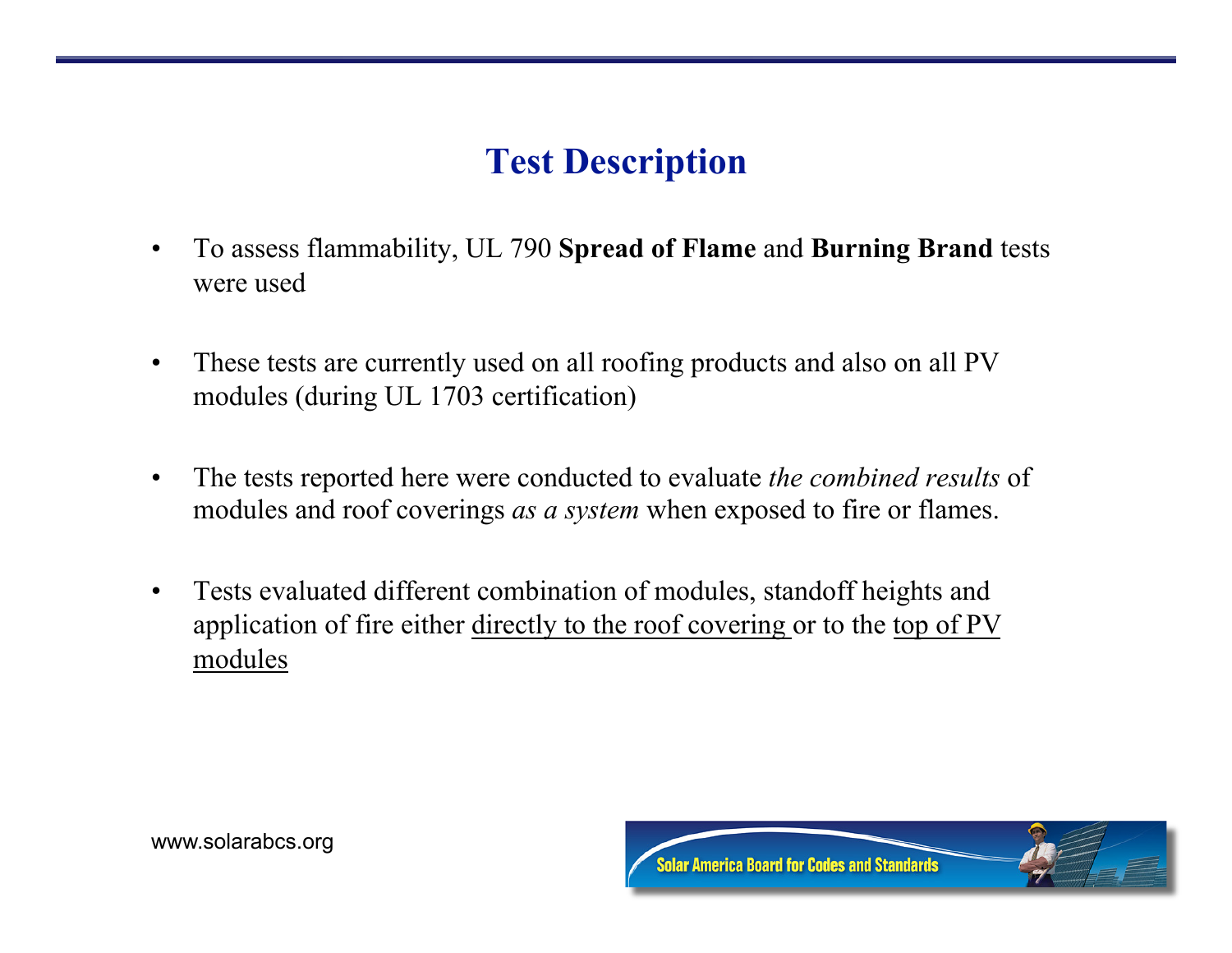#### **Burning Brand Test Results**

- Tests were conducted in which the Burning Brand was placed on top of the PV modules or directly on the roof covering (beneath the modules)
- In all cases, when Burning Brand was placed on top of either Class A or C modules (the standard geometry for UL 1703) the roof system remained compliant with Class A requirements
- In all cases, when Burning Brand was placed directly on the roof covering beneath Class A modules, the roof covering failed to meet Class A requirements
- When Burning Brand was placed <u>directly on the roof covering</u> beneath Class C modules, results were inconsistent (some tests resulted in compliance, others not)

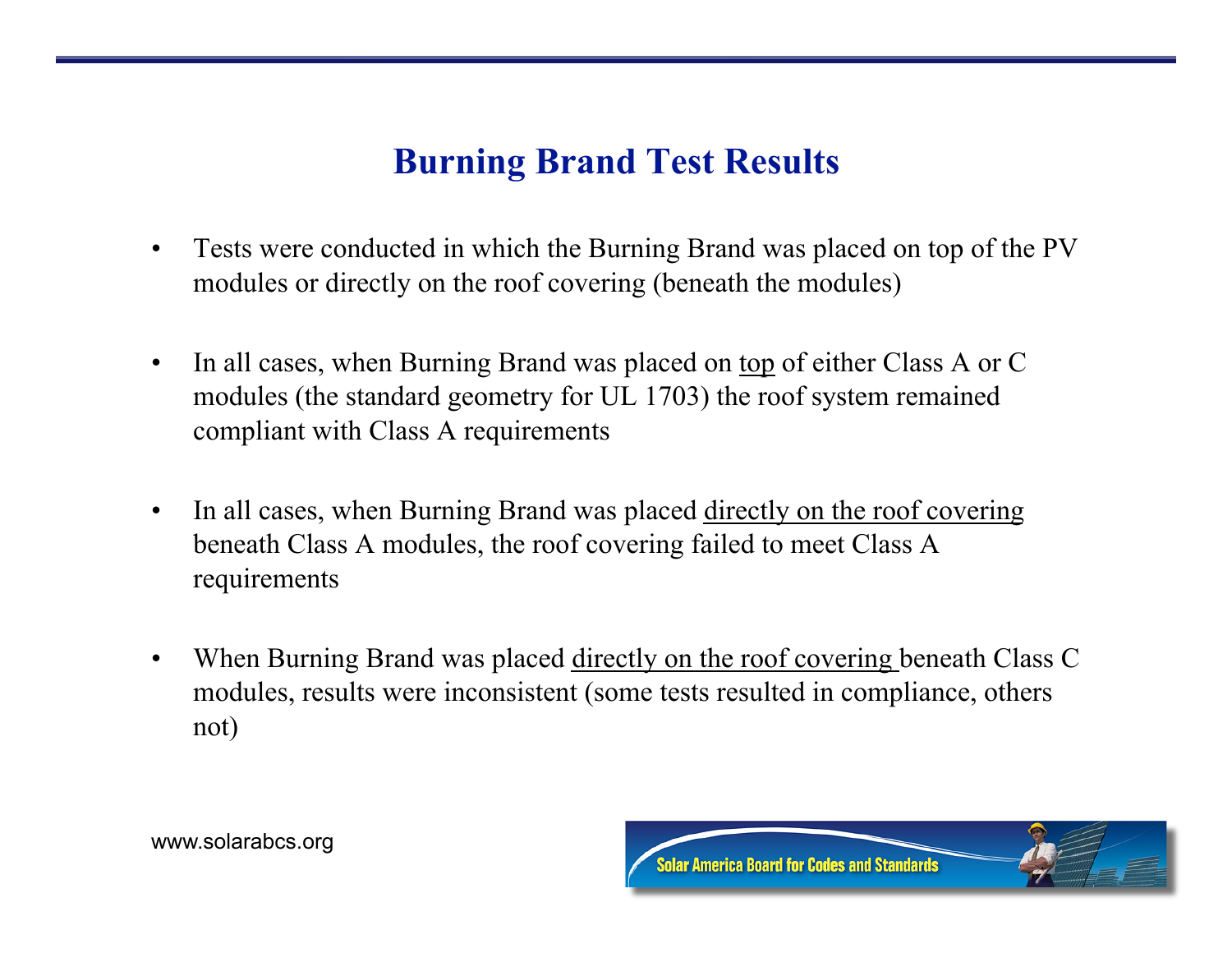#### **Spread of Flame Test Results**

- Spread of Flame tests were conducted in which the flame impinged directly on the roof covering (beneath the PV modules)
- It was observed that any panel (even a noncombustible panel) mounted in standoff position increases temperature and heat flux present on the roof surface when the flame is applied directly to the roof covering
- The "channeling effect" produced by the standoff module retained flame and hot gases close to the roof surface not allowing them to dissipate as they do when not confined
- Due to this effect, **in all cases**, the presence of either Class C or Class A modules mounted above Class A roof coverings resulted in roofing assemblies failing to meet the Class A Spread of Flame requirements (i.e. flame spread of greater than 6 feet in the allotted time)

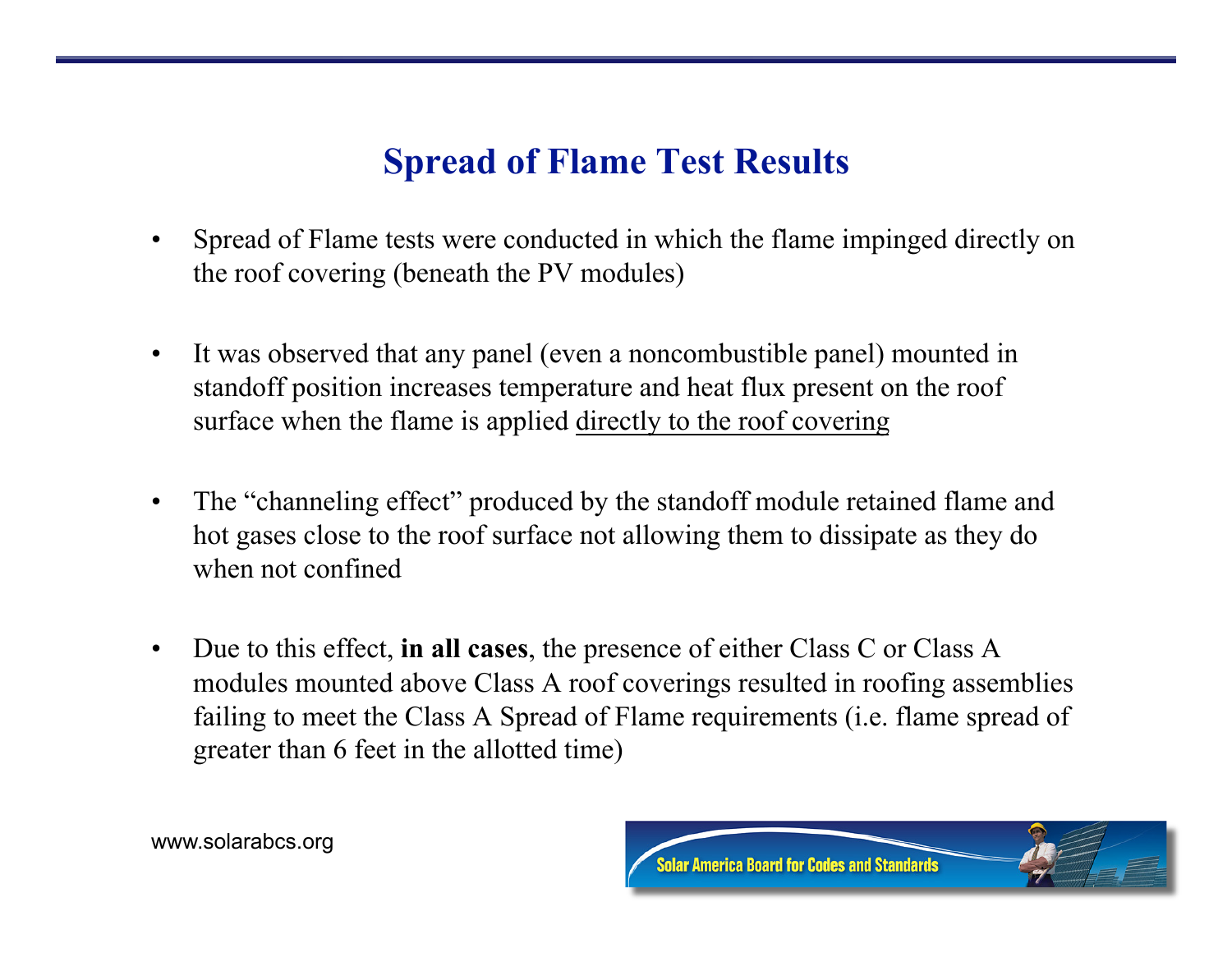#### **Spread of Flame Test – Important Note**

- Some of the spread of flame tests were conducted using noncombustible roof surfaces. It is important to understand that determination of fire class rating using the spread of flame test is based on the observed distance flame travels during the test and that ignition of the roof covering is not required for determination of results
- Not controlling the spread of flames represents a potential hazard to adjacent structures or exposed portions of the same structure

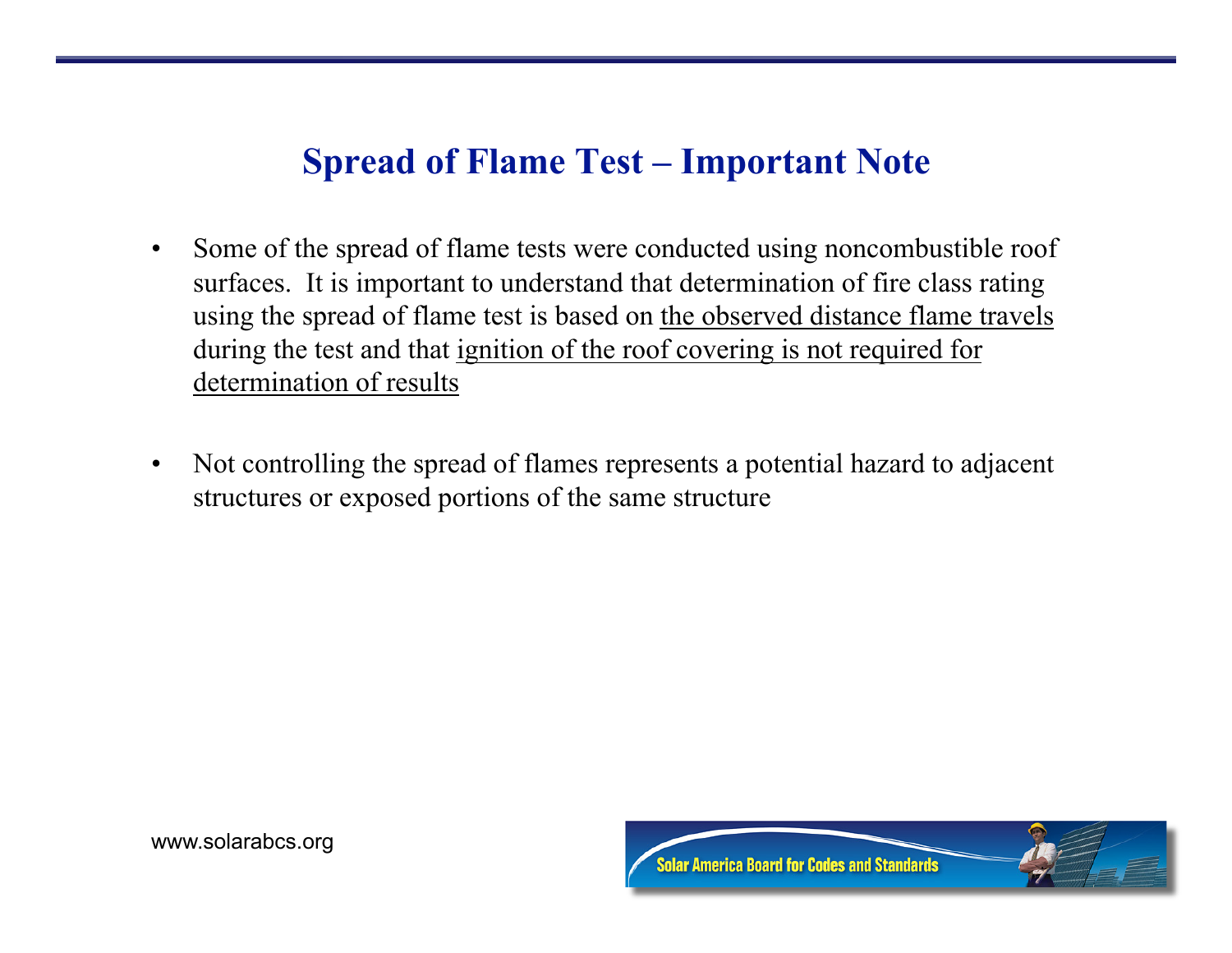#### **Summary of Test Results**

Table E1. Results of Burning Brand Tests

| Roof Rating | <b>PV</b> Rating | <b>Brand Size / Position</b> | Fire Performance Result      |
|-------------|------------------|------------------------------|------------------------------|
|             |                  | Class $A / PV$               | Compliant                    |
|             |                  | Class $A / Roof$             | 2 Compliant/ 1 not compliant |
|             |                  | Class $C /$ Roof             | Not compliant                |
|             |                  | Class $A / Roof$             | Not compliant                |

#### Table E2. Results of Spread of Flame Tests

| <b>Roof Rating</b> | <b>PV</b> Rating | Flame Spread       |
|--------------------|------------------|--------------------|
|                    |                  | Greater than 8 ft. |
|                    |                  | Greater than 8 ft. |
|                    |                  | Greater than 8 ft. |
| Noncombustible     |                  | Greater than 8 ft. |
| Noncombustible     |                  | Greater than 8 ft. |

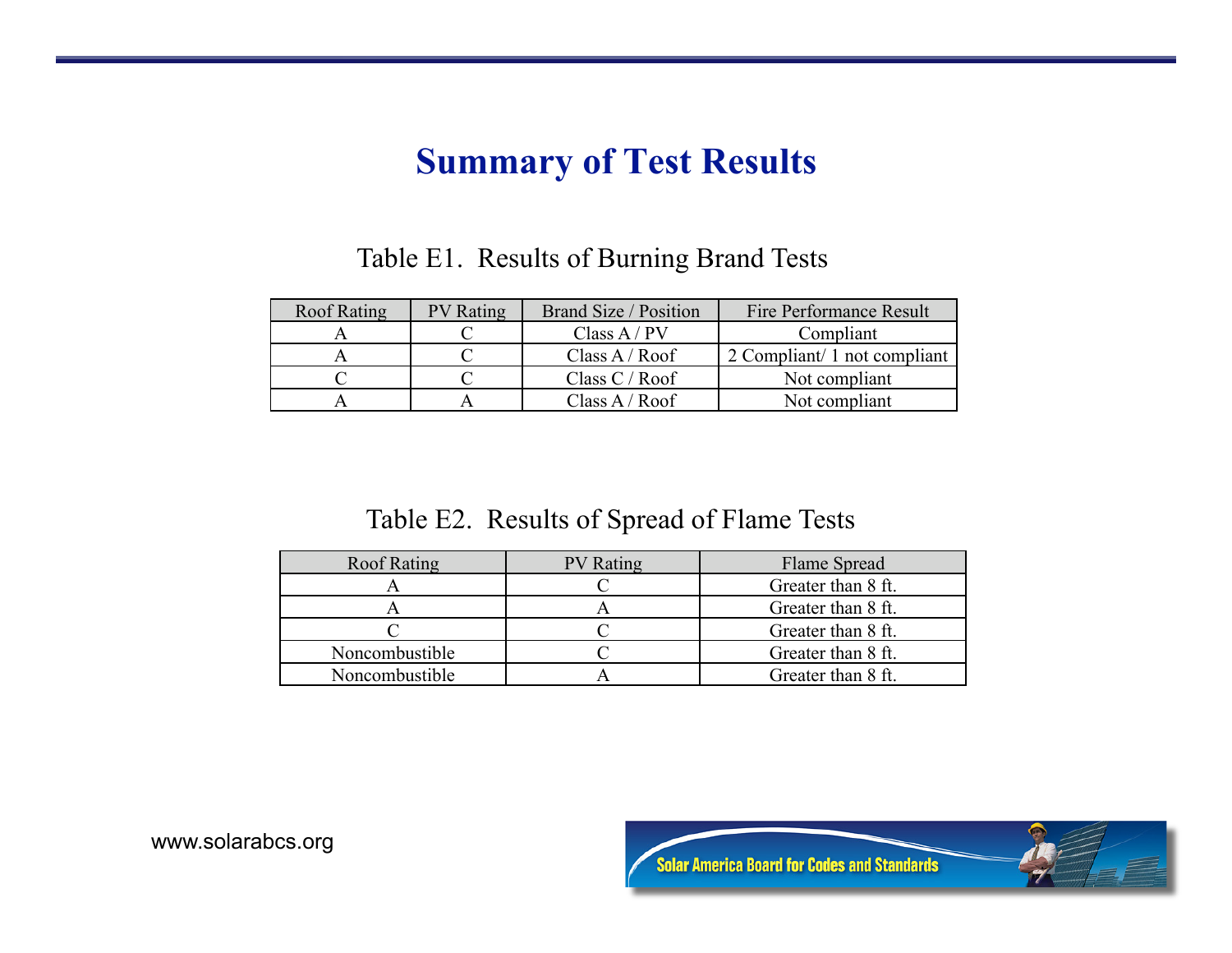#### **Solar ABCs Recommendations**

- At present, field experience and thorough review of fire incident data do not indicate an urgent need to revise current practice with regard to code requirements. A major task in the next round of research will be to quantify the potential risk identified by the test results.
- Further tests should be conducted to refine a system fire performance test and the relevant pass/fail criteria that includes roof materials as well as the PV module, and to characterize mitigation methods. (These tests are presented in Interim Report.)
- Meetings should be held with fire safety authorities, the solar industry and other interested stakeholders to discuss these tests results and to consult with stakeholders to determine future test requirements, as needed.
- Results of these tests and of subsequent stakeholder meetings should be communicated to the UL 1703 Standards Technical Panel for their consideration regarding impact of these results on that test standard.